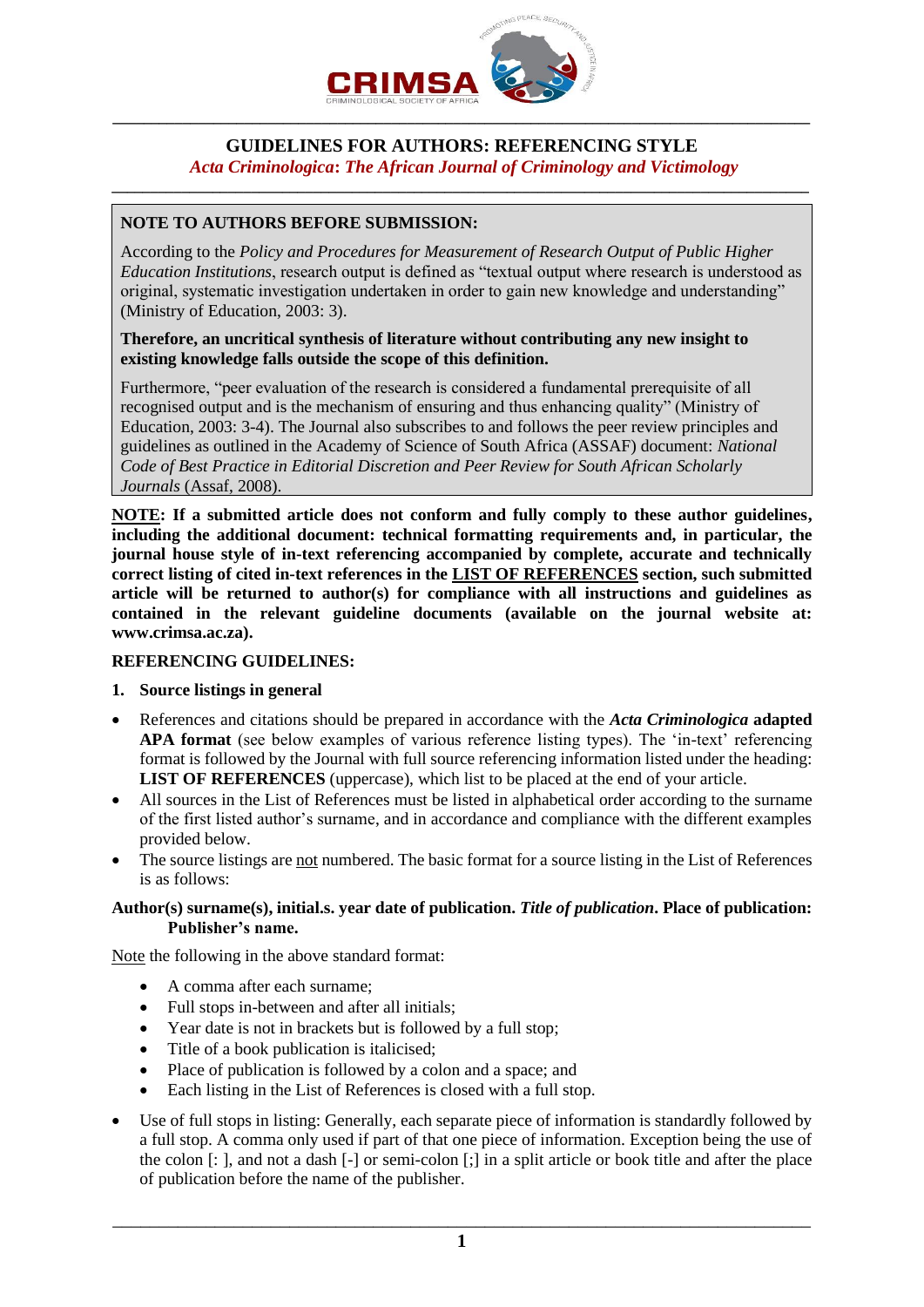- **Please note**: that for all listings in the List of References the second and additional lines are indented (as in the examples above), i.e., when longer than one line. Use of full stops in listing: Generally, each separate piece of information is standardly followed by a full stop. A comma only used if part of that one piece of information. An exception to this being the use of the colon [: ] in a split article or book title and after the place of publication before the name of the publisher. Neither a short dash [-]; a long dash [-], or a semi-colon [;] are used in place of this colon.
- Obviously, there are minor variations/additions to the above with reference to chapters in books, articles in journals, magazines or newspapers and for web internet documents in their listing format in the List of References. These variations are outlined in more detail in the examples of each below.
- All the details of a source are given in the language of the source itself. If you were to use a German language book, for instance, its title would be in German [with the English translation after it in square brackets] and the place of publication might be München, and not Munich.
- If multiple entries for the same author, (i.e., different publications/articles), then the author must be listed by publication year date (oldest first) of the publication/article. If there are two or more from the same year they are indicated (again first in the year by month). For example: Jones, A. 2004(a); Jones, A. 2004(b); and Jones, A. 2004(c)… In the text such additions of a, b, c, etc… would then also occur in the text reference accordingly. For example: …(Jones, 2004(c): 12). **Note:** the letters: a, b, or c, etc… are placed in their own brackets after the year date. If authors surnames are the same, then the author listed first is the one with the first alphabetic initial. For example: Brown, B. comes before Brown, D.

# **2. Source references in the text:**

All source referencing follows the 'in-text' referencing style – and not footnote/endnote referencing style. The in-text references are indicated by placing the citation in brackets with the surname(s) of the author(s) followed by a comma and the year of publication, which is followed by a colon and space, as well as the page number(s) from where the reference is cited/sourced. For example, …(Nkosi, 2005: 4). If you use the author(s) names outside the brackets in the sentence the in-text reference would then be as: …Nkosi (2005: 4). **Note:** there is no comma after the author(s) name(s) before the first bracket.

If you are referencing generally some information (ideas, concepts interpretations) drawn from a publication and have paraphrased such information **YOU STILL NEED TO INDICATE PAGE NUMBERS FOR THIS SOURCED INFORMATION**. In other words, there is no specific page number or numbers, but it can be referenced as multiple page numbers, for example: …(Parsons, 2011: 34-41). It would not be acceptable merely to list this reference as: (Parsons, 2011) with no page numbers at all. A reader must be able to go to the Parsons publication and see where you obtained the general information being referred to, even if from several consecutive pages. If the information is general information briefly mentioned as a few concepts extracted from a whole publication, then the reference does not need to have page numbers indicated. However, page numbers should, in principle, **ALWAYS BE INSERTED FOR ALL IN-TEXT REFERENCES CITED**.

• For publications such as online journal or newspaper articles and reports with no page numbers then the appellation: np [for: 'no page(s)'] must be inserted in the in-text reference bracket to indicate such. For example: …Staff Reporter (2016: np), …. (see examples below of how to list such newspaper articles).

# **3. Secondary referencing:**

For example: …Morrison (1998, as cited in Prinsloo, 2001: 7)… This is generally not acceptable in academic terms. Author(s) should go to the primary source. In other words, in the above example the reference would be indicated as: …..Morrison (1998: 12-13), and reference the information used directly from the relevant page numbers in the Morrison publication, as well as listing in the List of References under Morrison and not Prinsloo.

However, sometimes in a newspaper or journal article a specific person is quoted. In other words, such person does not have a primary publication from which the information is being quoted but was interviewed by the writer. In such circumstances the person so quoted can be referenced accordingly by name as, for example, …National Police Commissioner Moloi (as cited in Mashaba, 2008: np) stated that the SAPS must fight drug dealers on the streets…[or] …the National Police Commissioner had stated that: "…we must fight drug dealers on the streets" (Moloi, as cited in Mashaba, 2008: np).

## **4. Three or more authors for one publication: Use of 'et al':**

The first time three or more authors are cited in the text, then all authors' surnames to be indicated in the in-text reference. Thereafter, only the first author's surname and the term 'et al' to be used. For example: …..Ammaniti, Van Ijzendoorn, Speranza and Tambelli (2000: 328-329), state that: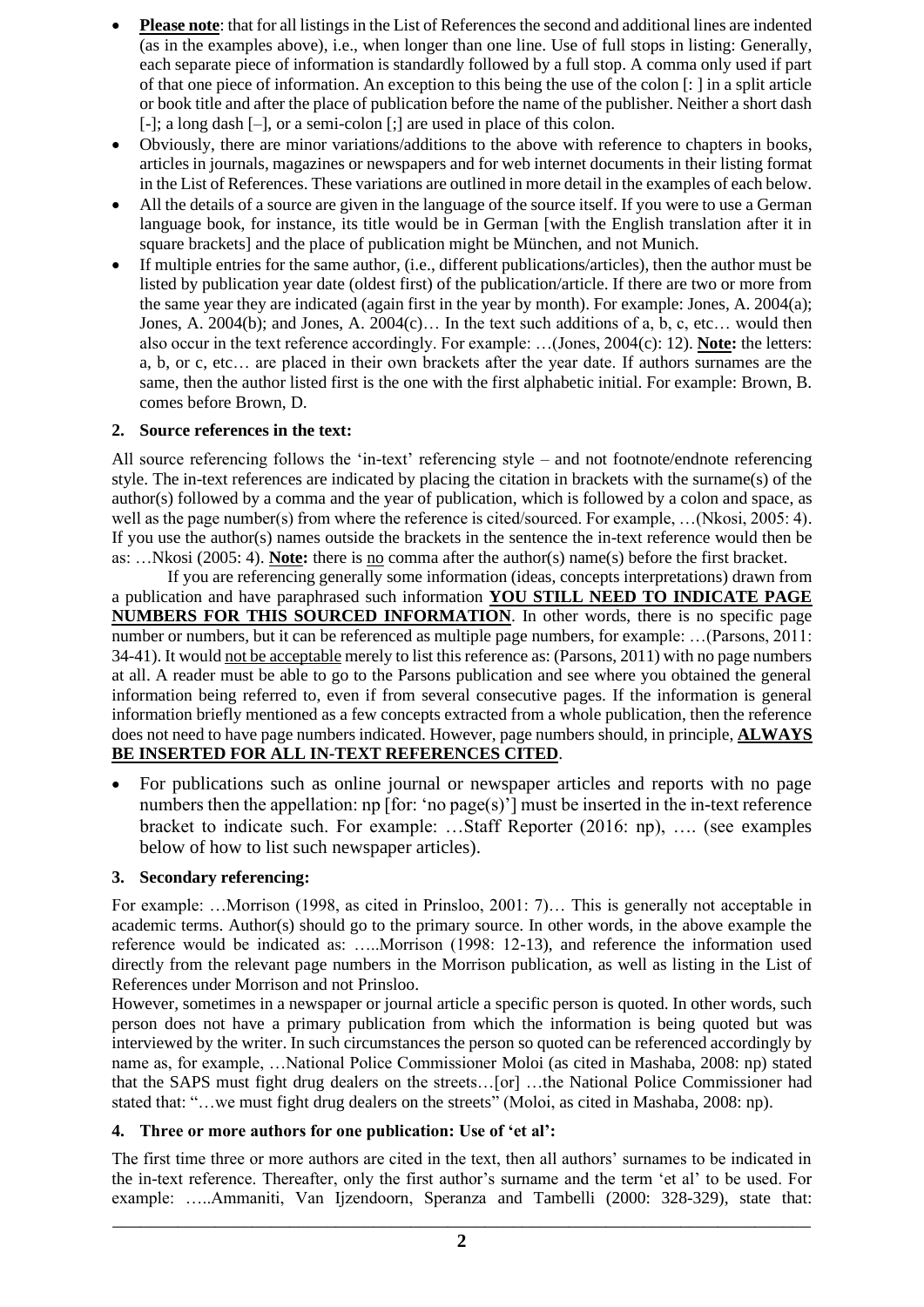"…researchers must comply with ethical guidelines at all times…". Note: if the above reference were placed in reference brackets the and would be replaced by an ampersand. For example: It was stated that: "…researchers must comply with ethical guidelines at all times…" (Ammaniti, Van Ijzendoorn, Speranza & Tambelli, 2000: 328-329). The ampersand  $(\&)$  must be used at all times for two or more authors listed in a reference bracket. With reference to the use of 'et al' this is then only done for the second (and subsequent) citings in the text of these authors. This would then appear in the text as: …Ammaniti et al (2000: 330), conclude that….. The second version can also be placed in the reference brackets as: …it has been concluded that…. (Ammaniti et al, 2000: 330). **Note:** There is no full stop or comma after et al when used as part of the sentence but well a comma after et al and before the year date when 1<sup>st</sup> author surname et al is placed in the reference brackets. The term 'et al', although a Latin term which means 'and others', is no longer *italicised* in the text. Furthermore, the term: et al, is not used in the listing of this publication in the List of References – all authors' surnames to be listed there. Also, if there are only two authors both authors surnames are used for every in-text reference to them and not et al in place of the second author's name.

# **5. No author identified:**

If no author is identified the appellation: Anon. (for Anonymous) must be used. In such cases, the intext reference would be as: Anon. (2005: 3). If placed in the bracket: …(Anon., 2005: 3).

- Abbreviated form and full stop for Anonymous and in the bracket the full stop is followed by a comma. While such would be listed in the List of References, for example, as: Anon. 2005. Worry over training of police units. *Eastern Province Herald,* 26 April: 3.
- In newspaper articles cited if there is no author listed for the particular article, then the news source can be used as the author (in place of Anon.). For example: SAPA, Reuters or AFP. However, in the List of References such news sources must be written out in full with the acronym in brackets after it. For example: South African Press Association (SAPA) [or] Agence France-Presse [French Press Agency], (AFP). In the latter note the English translation in square brackets after the French.

# **6. The abbreviation cf. and use of 'see' / 'see also':**

The abbreviation: cf. is short for the Latin term *'confer',* meaning 'compare', and is sometimes used when wanting to refer a reader to other material in order to make a comparison with the topic being discussed, as in 'see, by way of comparison', i.e., to reference a source that provides contrasting or opposing information. But when you want to refer a reader to other similar work or more detailed information linked to the topic under discussion the term: 'see' or 'see also' is placed in brackets before the reference source so as to indicate sources of additional examples or supporting evidence.

# **LIST OF REFERENCES [EXAMPLES]:**

## [Example: Book publication – single author]

# **Arndt, H. 1989.** *Children and juveniles in prisons of South Africa***. Heidelberg: Sached/Ravan.**

[**Note:** Titles of books, articles, chapters, and other documents, as listed in the List of References, only have the first letter of the first word (unless a Proper Noun) as a capital (uppercase). This rule also applies to the first letter of first word after a colon in such titles. (See Leedy…. example below). Place of publication is followed by a colon and then the publisher's name. **Note**: Little known places of publication: Sometimes the place of publication is not a well-known city/town, so either the country or state is inserted after it. For example: Cullompton, Devon, UK; Baton Rouge, FL; Seven Oaks, CA; Aberdeen, Scotland. The acronym for the American states is usually given in such cases.  $FL = Florida$ ; CA = California. Sometimes, because a city or town name occurs in two or more countries, in which country it occurs would also be provided. For example: Albany, NY, USA; or Albany, UK. **Note**: For publisher listings, you only need to give the publishers' name and not for instance: 'Pty Ltd', or 'Inc.' or 'Books' or even 'Publishers'. There are a few exceptions to this rule, namely: Oxford University Press or Zed Books, etc. but 'Publishers' would not be added to a publishing company, since that is their only business. For example: it would only be 'Sage' and not 'Sage Publishers'.]

## [Two authors]

## **Leedy, P.D. & Ormrod, J.E. 2005.** *Practical research: Planning and design.* **(8th edition). Upper Saddle River, NJ: Pearson Prentice Hall.**

- Note use of ampersand [&] in above example (in the List of References) with **NO** comma before it.
- The title of the book is italicised with only the first letter of the first word uppercase/cap and so too the first letter of the first word in the book title after the colon.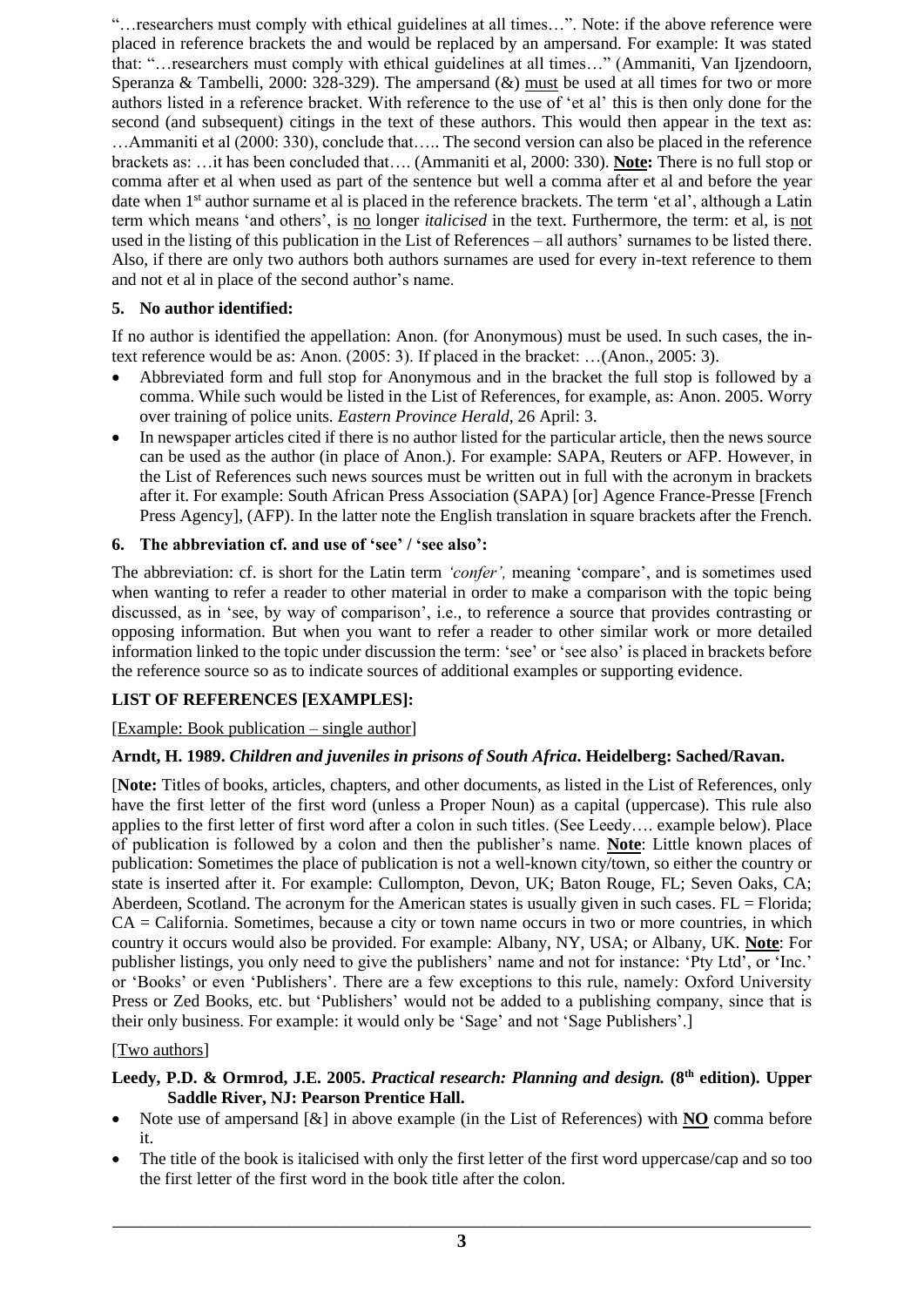- The acronym: NJ [for New Jersey] after place of publication. If a publication has a number of editions, the specific edition consulted must be listed.
- In the above example the edition number is not written out as 'eighth' but as  $8<sup>th</sup>$ . It is also placed in brackets with the edition number, followed by the suffix  $-$  th (or st; nd or rd, as the case may be). The suffix also to be in superscript, e.g.,  $\phi$ . The word 'edition' is not abbreviated – to avoid confusion with the acronym for Editor (Ed.) – and has no cap 'e' and is closed with a bracket and a full stop.].

# [More than two authors]

### **De Vos, A.S., Strydom, H., Fouche, C.B. & Delport, C.S.L. (Eds).** *Research at grass roots: For the social sciences and human service professions.* **Pretoria: Van Schaik.**

In the above example note the cap/uppercase  $\Delta$  for De Vos – this convention to be applied for similar surnames when surname is listed before initials. The cap 'D' would also be applicable, for example, in an in-text reference for De Vos (and for similar surnames such as: De Villiers; Du Toit, Van Vuuren; Van Zyl; etc.].

# [Example: chapter in a book publication]

# **Strydom, H. & Venter, L. 2002. Sampling and sampling methods. (Pp. 56-67). In A.S. de Vos, H. Strydom, C.B. Fouche & C.S.L. Delport. (Eds).** *Research at grass roots: For the social sciences and human service professions.* **Pretoria: Van Schaik.**

[In the above example **note:**]

- Title of chapter is not italicised; page numbers for the chapter in the book appear immediately after the chapter title and inserted in brackets with first 'P' a cap.
- The page number bracket is preceded by a full stop, as well as closing bracket is followed by a full stop. Hence the 'In' (in which publication the chapter appears) has a capital letter 'I'.
- Editor(s)' initials come before their surname(s) in the listing of the publication in which a chapter is listed.
- In the example above, the De Vos surname will now have a lower case 'd' since it is preceded by initials. If only one editor for the publication this is indicated in brackets after the editor's surname as: (Ed.).
- No full stop or comma after the surname(s) before the bracket, while multiple editors the abbreviation will be: (Eds).
- Full stop inserted after acronym: Ed. inside the bracket but no full stop after the abbreviation 'Eds' (inside the bracket) and a Cap 'E' in both usages and a full stop after the closing bracket.

[Example: where the publisher is a research centre at a university]

- **Gallinetti, J., Muntingh, L. & Skelton, A. 2004. Child justice concepts. (Pp. 24-38). In J. Sloth-Nielsen. (Ed.).** *Child justice in Africa: A guide to good practice.* **Community Law Centre, University of the Western Cape, Cape Town.**
- Note that the centre's name comes before the university and the place of publication different to a commercial publisher listing].

## [Example: Journal article]

- **Ammaniti, M., Van Ijzendoorn, M.H., Speranza, A.M. & Tambelli, R. 2000. Internal working models of attachment during late childhood: An exploration of stability and change.** *Attachment and Human Development***, 2(3): 328-346.**
- Title of article is not placed in single inverted commas. All titles/names of journals, magazines and newspapers are always *italicised* (but not chapter or article titles).
- Journal titles are not abbreviated or given acronyms in the List of References. For example: *SAJCJ* is written out as: *South African Journal of Criminal Justice.* Or *Int.Med.Jnl* is the *International Medical Journal.* Such journal acronyms may only be used in the in-text bracketed reference when referenced in the text for the second time. The first time it is used as a reference in the text the acronym is placed in brackets after the full *italicised* journal title, and only thereafter can the acronym (or abbreviation) be used in subsequent references to the journal in the text.
- All words in the title of a journal (except pronouns) have the first letter as a capital. For example: *South African Journal of Criminal Justice*.
- Note the convention used in the above example for: Volume and edition numbers for a journal: The volume and/or edition numbers follow the comma after the journal title but are not part of a journal title, (i.e., they are not italicised)*.*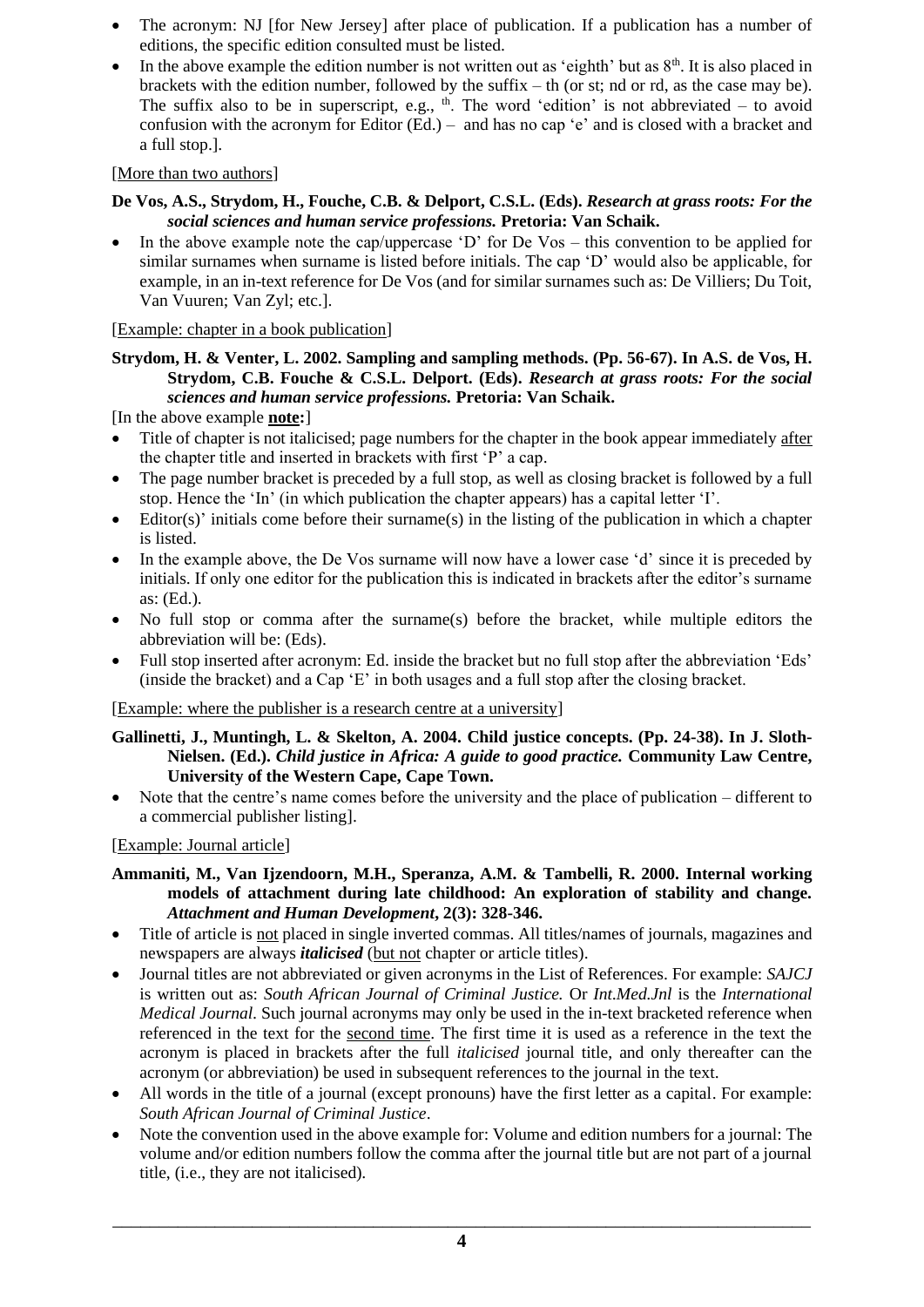- The volume number is followed by issue/edition number in brackets (with no space before the first bracket of the issue number), then closing bracket is followed by a colon and a space before the journal page numbers of the specific article. No use is made of the abbreviations: Vol. or No.
- Sometimes authors have mistakenly provided the URL of a journal article or chapter that author(s) have loaded on websites such as Research Gate or Academia. This is incorrect since the only reference to a journal article should be to the: article author(s), article title, journal title, the volume and issue/edition number(s) and the page numbers of the article in the specific journal. In other words, no URL for such articles or chapters or accessed on dates should be inserted in such listings. URLs are inserted only for web documents as per examples below].

## [M dissertations/D theses]

### **Booysen, M. 2015.** *An examination of the modus operandi of vehicle hijackers***. Unpublished dissertation. MA (Criminology). University of South Africa, Pretoria.**

**Shayi, F. 2008.** *Sexual practices in South African prisons from the perspective of Christian ethics***. Unpublished thesis. PhD in Dogmatics and Christian Ethics. University of Pretoria, Pretoria.**

Title of a dissertation/thesis is italicised. **Note**: the use of the terms: Unpublished dissertation (for M degrees) or thesis (for D degrees) before the level and type of degree qualification, which can be abbreviated, e.g., BCom; MA; LLB; LLD; PhD; DLitt et Phil [**note** double tt in the latter), etc. and the discipline in which the degree was awarded, (**Note:** the caps for MA, etc. and the cap D in PhD), followed by university name in full (not an acronym) and then place name of where university is situated – this is reversed, i.e. does not follow the convention for a book publication, which has the place (city/town) of publication before the listed publisher of the publication. If the post-graduate qualification has been awarded by a non-South African university, then the country origin of that university (and in the case of the US the state's name in full can also be inserted before the country's name). **Note:** No colon inserted after university name but a comma before place name].

## [Newspaper article from the web]

**Stoltz, E. 2020. Alleged rhino kingpin and Mpumalanga businessman arrested for possession of 19 rhino horns.** *Mail & Guardian***, 23 July. Retrieved from: [or] Available at: https://mg.co.za/environment/2020-07-23-alleged-rhino-kingpin-and-an-mpumalangabusinessman-arrested-for-possession-of-19-rhino-horns/ (accessed on: 26 July 2020).** 

[Title of newspaper – similarly to a journal or magazine – is always italicised. In the List of References, a day and month date only of publication date are always added after the newspaper title. For example: 6 July (the year date comes after author name), followed by the newspaper article page number (if available) where the cited article appeared. Then the URL for the newspaper article and date accessed.]

## [Other web document example]

#### **African Commission on Human and Peoples' Rights. 1999.** *African Charter on the Rights and Welfare of the Child***. Addis Ababa: Organisation of African Unity (OAU). Available at: http://www.childinfo.org/files/fgmc\_AfricanCharter\_therightsandwelfareofthechild.pdf (accessed on: 14 January 2005).**

[Referencing information from the internet: This is treated in exactly the same way as if it is a publication. In other words, look for an author. Sometimes this is merely the organisation on whose website such information has been found. Then try and establish a date for when the downloaded document was placed on the website or the report (often if in pdf format) was published. You must indicate a title for the document – this can be the first heading of the web document. Then a publisher, usually the website organisation. For example: Consumer Goods Council of South Africa (CGCSA). No place of publication (sl) needs to be inserted unless indicated in the report/document downloaded. Then the use of the terms: Available at: URL… (the journal will also accept the alternate term: Retrieved from:… The choice of which of these two terms to use is yours but whichever one is chosen must then be applied consistently throughout your List of References.) This is followed by the URL web address for the downloaded document. This is followed (in brackets) with the term: (accessed on: …). This is followed by the date when such internet document was downloaded. The date should be written out as 6 March 2012 (required date format to be: day date of month, month name and year. **Note:** there is no zero before a single digit day date. **Note:** the use of a colon and space after both: 'at' and 'on'. **Note:** the closing bracket after: (accessed on:… ) is followed by a full stop. Also note that the term: 'Available', has a cap 'A' but 'accessed' (in brackets) a lower case 'a' is used – and that there is no full stop after the URL web address before the bracket (accessed on: …).].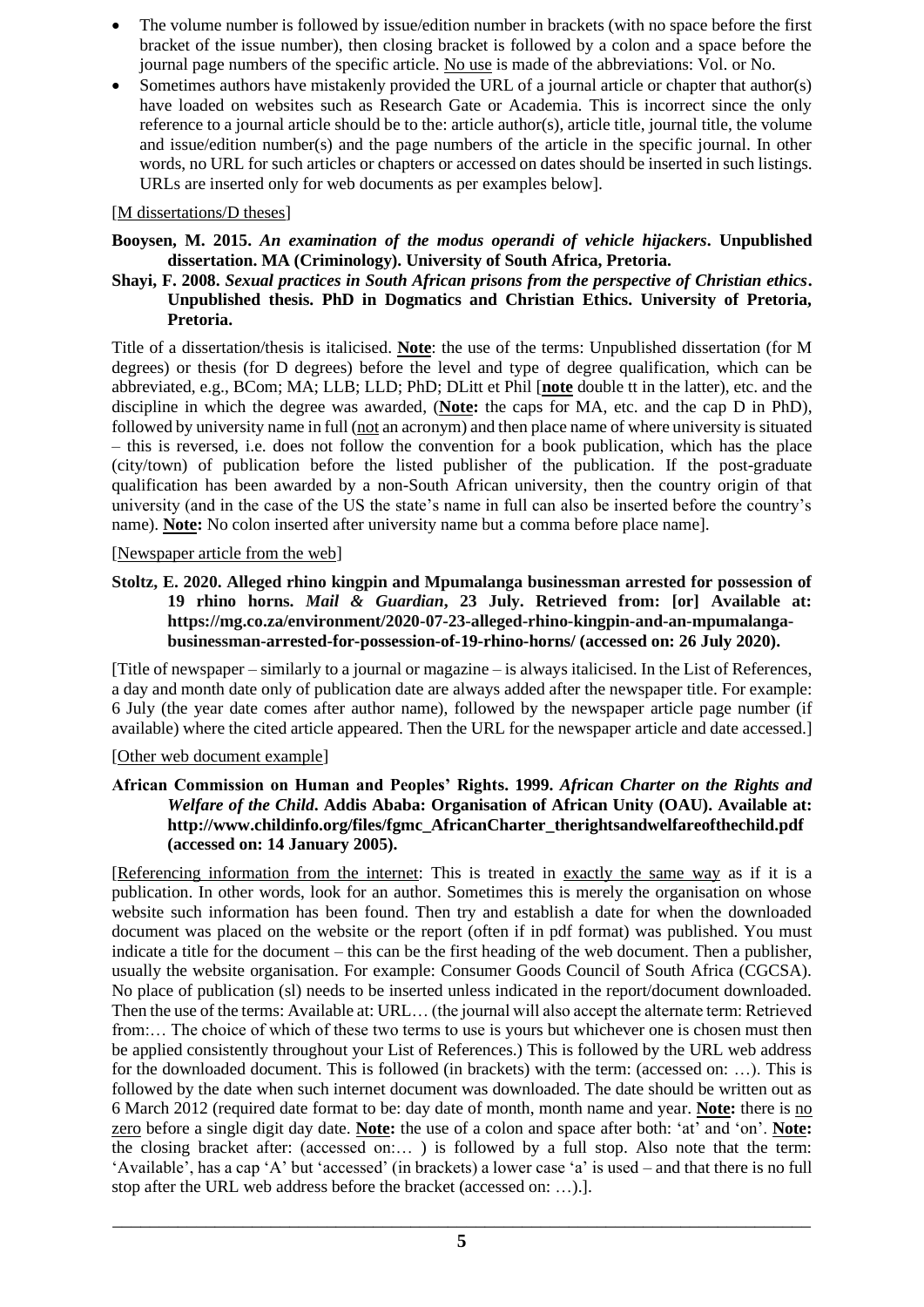**\*\*\*NOTE**: **Wikipedia** (internet) references are not viewed as a primary source for referencing any article content information and are not academically acceptable in this journal's articles.

#### [Government department reports]

#### **South African Police Service (SAPS). 2020.** *Annual Report 2019/20.* **Pretoria: South African Police Service. Available at: <http://www.saps.gov.za/areport20/part6.htm> (accessed on: 19 October 2020).**

### [Legislation listed by Department]

#### **Department of Justice, South Africa. 2008. Criminal Procedure Amendment Act 65 of 2008.**  *Government Gazette,* **524(31911). 18 February. Pretoria: Government Printers.**

[Referencing legislative Acts: Note how legislative Acts are listed with the provision of as much detail as possible. For example: Department of Justice, South Africa. [as the authoring government department and country of origin of this particular Act.] The title of the Act [note insertion of the Act's number in title], *Government Gazette,* [which is italicised – treated as a journal publication]. 524(31911) [the GG volume and issue no]. Pretoria: [place of publication] Government Printers [as the publishers/printers]. 18 February [date of GG and/or date Act assented to by the State President]. All this information is available on the actual published Act document in the *Government Gazette*. If no department is linked to the Act, please use: Republic of South Africa, or simply: South Africa, as the author. For in-text referencing, only the Department's full name, [not country name], year date and page number(s) – if available – should be placed in the text reference brackets].

#### [Variations to listings]

#### **Statistics South Africa (StatsSA). [Sa].** *Crime Stats Simplified***. [Sl]. Available at: [www.crimestatssa.com/toptenbyprovince](http://www.crimestatssa.com/toptenbyprovince) (accessed on: 15 October 2014).**

[**Note:** in above example: If the date of the publication is unknown, then the acronym for no date: 'sa' – to be used. This is the abbreviation of the Latin expression '*sine anno'* [without a year], and is placed in square brackets. When such author is being referenced in the text then 'sa' is inserted in round brackets but with the square brackets retained. For example: According to Smith ([sa]: 12), there are… [or]...in that regard (Smith, [sa]: 9) reports the following... If the place of publication is unknown, the abbreviation of the Latin expression: '*sine loco'* [without place]: 'sl', is used and also placed in square brackets. In the List of References, the 'S' of both *sine anno* and *sine loco* abbreviations are capitalised (upper case) because they both introduce a new element of the listing entry. However, in the in-text reference the 's' of 'sa', is written with a small letter (lower case).

[Listing of encyclopaedias or dictionaries]

#### **Collins Dictionary. 2003. [S.v.] "marijuana". [Sl]: Harper Collins Publishers (GB). Available at: <https://www.collinsdictionary.com/dictionary/english/marijuana> (accessed on: 25 July 2015).**

[**Note:** 's.v.' is an abbreviation of the Latin expression '*sub verbo*', which means 'under the word'. **Note:** The placement in square brackets of s.v. with the 'S' a cap for both: [S.v.] and [Sl] in the above example. When a reference to either an encyclopaedia or dictionary is made in the text see the examples below:

…(EB, 1964: s.v. "optics")… [Here, EB refers to *Encyclopaedia Britannica*]. [Or]

…(Collins, 2003: s.v. "marijuana")… [Here Collins refers to the *Collins Dictionary*, with the use of lower case 's' in s.v. in both examples].

### [Referencing an e-book]

Please note that an **e-book** (kindle version or otherwise) is not a web internet document. It is an exact digital file copy of the hardcopy publication. It is referenced in exactly the same way as a hardcopy publication since it contains the same information from author(s) names, date published, title, place of publication and publisher's name. It does not require a URL. URLs for an e-book are merely a publishers' (or Amazon/Google/ etc.) website address where you can purchase such e-book and therefore are not inserted in the e-book listing in your List of References.

#### [Referencing videos from the internet]

A video (e.g., on *YouTube*) will be listed similarly to an internet listing (so that a reader can also find where to view it on the internet), namely: An Author(s)/Organisation(s)' name(s) must be indicated. In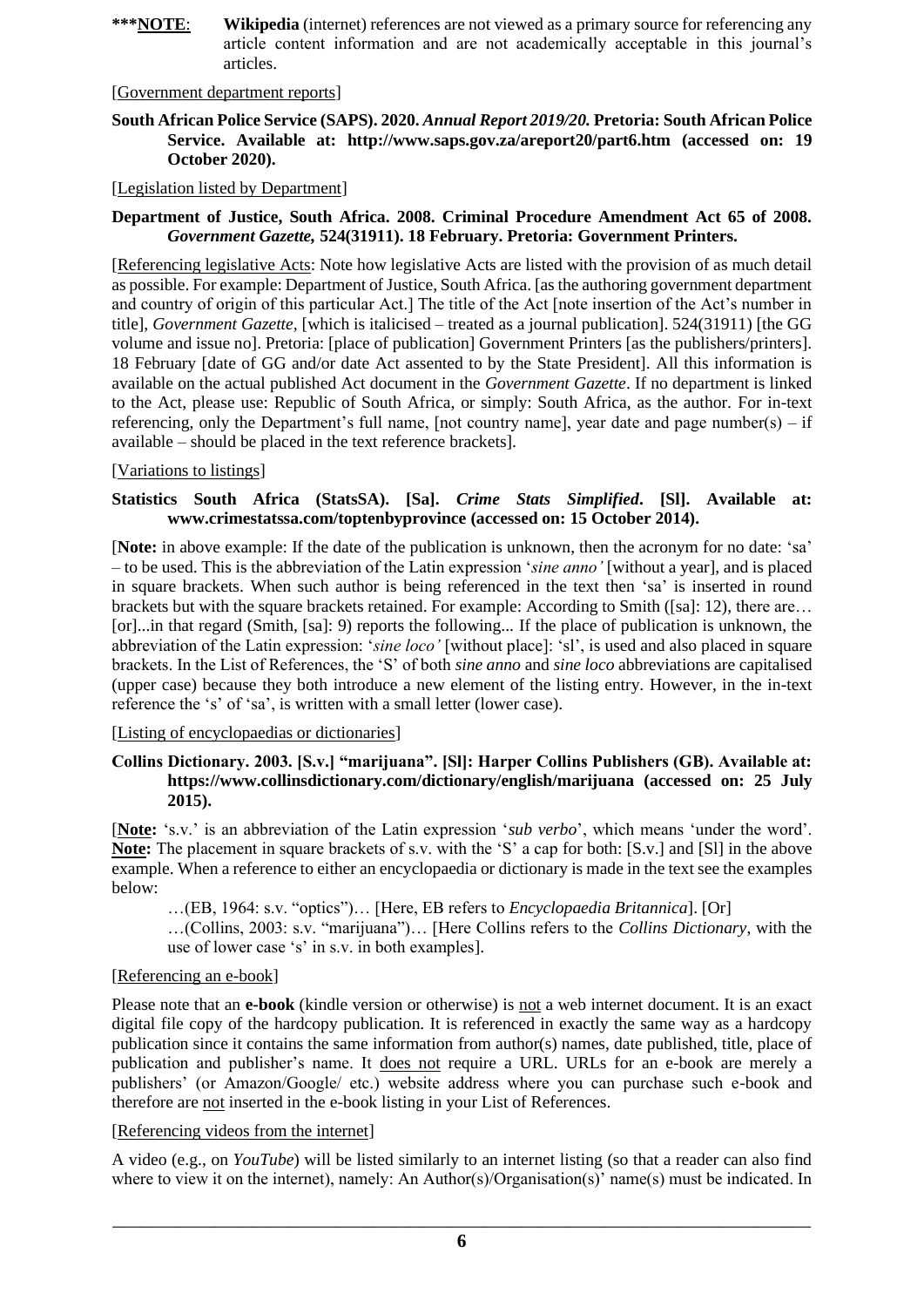other words, the person or organisation that uploaded it on *YouTube.* If none can be discerned, then Anon. (for Anonymous) must be used to indicate an author/producer of the video in question. The year date (if a video indicates such) followed by the title of the video; the day and month date when it was taken; and the URL where the video can be found. For example:

### **Crime Watch. 2014.** *Hijacking in Chatsworth***. 5 May. Available at: <https://www.youtube.com/watch?v=7IaaXp92pFY> (accessed on: 20 June 2014).**

The in-text reference to the video information used would then simply be: …(Crime Watch, 2014: np). Often the person(s), organisation or even a newspaper that uploaded the video will only appear in the first few frames once the video is started. That would then be the identification of the uploader even if it has been uploaded onto the *YouTube* site. In other words, *YouTube* is not the originator of the video but is merely the hosting website. Another example of video referencing is as follows:

### **Radebe, M. 2015. WATCH: Daylight robbery at Kempton Park petrol station.** *Facebook/ENCA***, 20 January. Available at: http://www.enca.com/south-africa/watch-daylight-robberykempton-park-petrol-station (accessed on: 22 June 2015).**

The above example was posted by a Mr Radebe to his personal *Facebook* page but then found its way to the eNCA news website, hence the joint *Facebook/ENCA* as such in the List of References. All of this information is usually available on or in the actual video – author(s) must simply know for what they are looking and go looking for it on the viewed video being cited.

[South African Case Law examples. These would be listed under the separate sub-heading in the List of References as: **Case Law**]

#### *Holomisa v Argus Newspapers Ltd* **[1996] 1 All SA 478 (W)** *S v Makwanyane and another* **1995 (6) BCLR 665 (CC)** *S v Soci* **1986 (2) SA 14 (A)**

[Case law (cases and judgments) are usually reported in various so-called (South African) Law Reports. For example: All SA **=** All South African Law Reports; BCLR **=** Butterworths Constitutional Law Reports; SA **=** South African Law Reports. The examples above, if you were referencing information from them, would be listed in your List of References, as exactly as they appear above (under the heading: Case Law in your List of References and listed alphabetically). However, in your in-text referencing they would appear as follows (shortened): *…. (Holomisa v Argus Newspapers Ltd* [1996]) (If you have a page number from the court records – usually the judgement/decision document as appearing in the specific Law Report, then it can be inserted as part of your reference). Note the following: The names of the litigants in the examples of cases are *italicised.* Only first respondent's surname is given. Other parties to the case are indicated as 'and another' or 'and others'. The date of the above *Holomisa*… example is in square brackets – only to indicate that 1996 was when the case was first lodged in court and also indicates that [1996] is not the date – which might be a few years after – when the case was finalised and judgement given. Specific sections of a case are referred to with reference to either the page(s), for example: 263H, where it is indicated in the reported volume, or a paragraph(s) of the judgment (as has become customary for judges in their judgements nowadays). The paragraph is identified by way of square brackets, for example: [137]. The letters after the date indicate in which Law Report (e.g. Butterworths Constitutional Law Reports  $= BCLR$ ) the case was reported, followed by page numbers of that specific Law Report edition followed in brackets by the Court Division in which the case was heard. The reference to the court is in the letter or letters in the last parenthesis of the citation.

[International Case Law examples (under own sub-heading: **International Case Law**]

**Inter-American Commission of Human Rights. 1997.** *Haitian Center for Human Rights v. United States***, Case 10.675, Report 51/96. Doc. OEA/Ser.L/V/II.95 Doc. 7 rev. 13 March.**

**International Court of Justice, (ICJ). 1949.** *Corfu Channel Case* **(United Kingdom v Albania). Judgment 9 April. Available at: [http://www.icj-cij.org/docket/index.php](http://www.icj-cij.org/docket/index.php?p1=3&p2=3&case=1) (accessed on: 16 June 2016).**

**European Court of Human Rights, (ECtHR). 2010.** *Medvedyev a.o. v. France***, (Appl. No. 3394/03), Judgment of 10 July 2008, confirmed by the Grand Chamber judgment of 29 March 2010.**

- **European Court of Justice, (ECJ). 2012.** *European Parliament v Council of the European Union***, 5 September. Case C 355/10 (2012).**
- **US Supreme Court. 1993.** *Sale, Acting Commissioner, INS v. Haitian Centers Council,* **113 S. Ct. 2549. 21 June. Available at: http://www.law.cornell.edu/supct/html/92-344.ZO.html.**